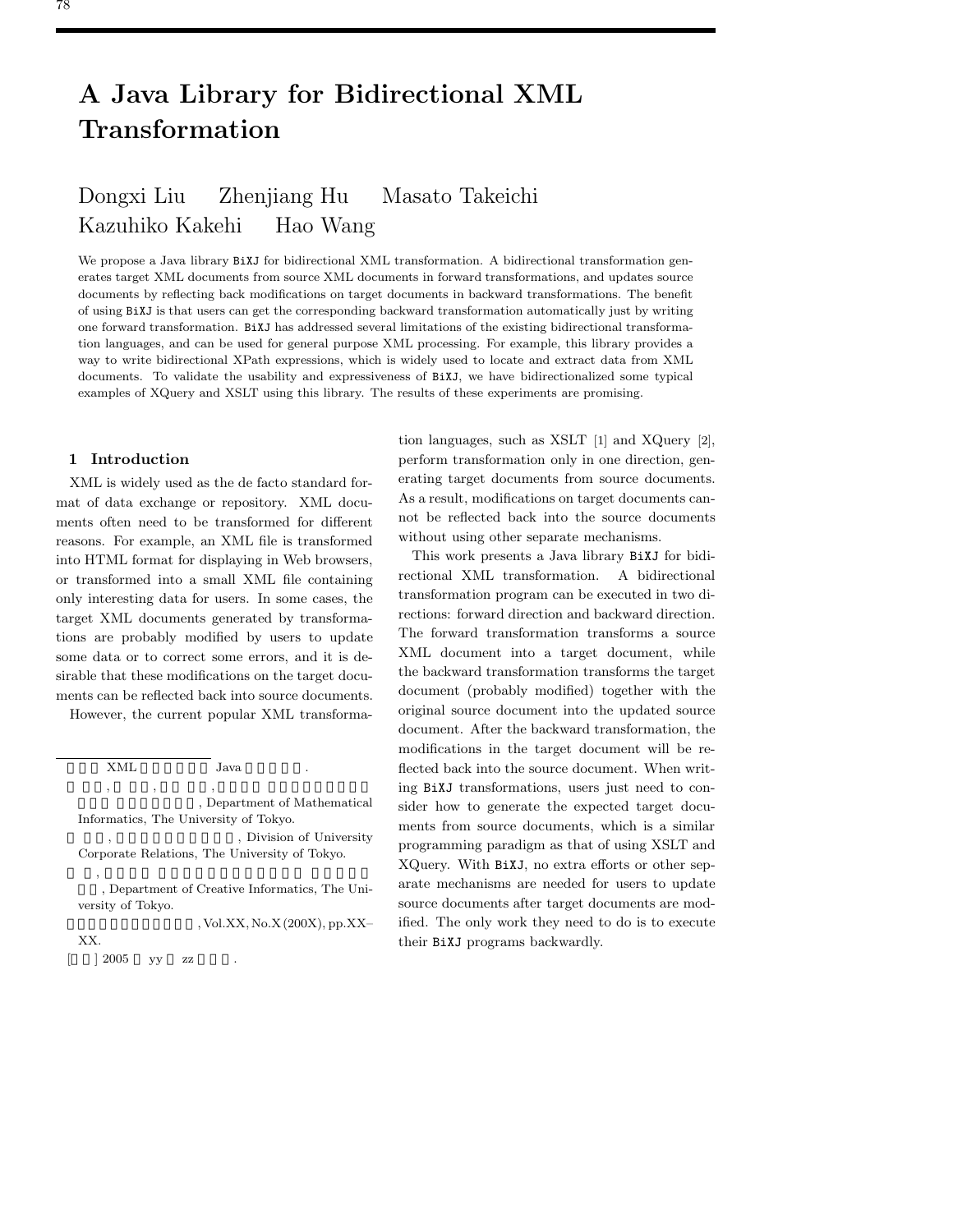In BiXJ, each language construct is defined with two meanings: one for forward transformations and the other for backward transformations. This style of bidirectional transformation techniques has been proposed in the literature [3][4]. However, the languages in [3][4] are both domain-specific. The language in [3] is designed for synchronizing treestructured data, and the language in [4] is mainly used in an editor for editing tree-structured data. Because of their domain-specific purposes, these languages have several limitations when they are used as general purpose XML processing languages.

First, these languages do not take the standard XML data model [5], which is a tree with ordered labeled nodes or non-labeled data nodes (i.e., text content). The language in [3] takes a treestructured data model that only allows unordered labeled nodes without repeated labels, and the language in [4] uses a model which does not allow nonlabeled data nodes.

Second, a transformation in these languages can only generate one target XML element, which is too restrictive for XML transformations. For example, if a book element contains one title element and more than one author elements, then extracting the author information from this book element will return a sequence of author elements. XQuery and XSLT allow to return more than one elements in their transformation results.

Third, these languages use their own specific methods to destruct tree-structured data, which are probably unnatural for users who have been familiar with the existing XML transformation languages. For example, the construct hoist in [3] and hoistX in [4] return a child element if the source document contains only this element as its child. However, in XML transformation, a widely accepted way is to use XPath [6] to locate and extract data from XML documents, which is used in both XQuery and XSLT.

Fourth, the view updating semantics of these languages is too restrictive. This semantics gives conditions on whether a bidirectional transformation is well-behaved [3]. That is, whether it can correctly reflect modifications in target documents back into source documents. Under this restrictive semantics, to guarantee the well-behavedness of transformations written in these languages, some reasonable modifications on target data or the expressiveness of transformation languages have to be restricted. This problem is discussed more in Section 4.

In this work, BiXJ is designed to extend the expressiveness and usability of these existing languages, so that it can be used for general purpose XML processing. In order to design such library, we have to address the first three limitations discussed above. However, we are in a dilemma because the fourth limitation does not allow us to make too much extensions, otherwise the transformations written in the extended language are probably not well-behaved. Our approach in this work is to seek a more flexible view updating semantics for bidirectional transformations, and then under this semantics to extend the existing languages. To demonstrate its expressiveness and usability, we have used BiXJ to bidirectionalize some typical examples of XQuery and XSLT.

Since this library is written in Java, it can be applied in any case where Java is used to process XML documents, and moreover bidirectional transformations are expected. For example, Java is one of the most popular languages to implement web service [7], so with this library, a Java program can not only provide interesting XML data for clients, but also update the original source XML data on web servers after receiving the modified data from clients. On the other hand, the transformation constructs in this library can also be represented as XML elements and then interpreted using the corresponding Java classes at runtime. This provides a convenient way for users to write BiXJ programs if they do not know Java or their programs are not used together with Java programs. The Java interface of BiXJ and its XML representation will be described in detail in Section 3.

The main contribution of this paper is the design and implementation of a Java library BiXJ for bidirectional XML transformation, which addresses the limitations of the existing bidirectional transformation languages from the following aspects:

• BiXJ uses the standard XML data model and allows to construct or destruct XML documents in a similar way as that in current XML transformation languages. For example, the child and descendant axes of XPath are supported in BiXJ, and with them we have demonstrated how to make XPath expressions bidi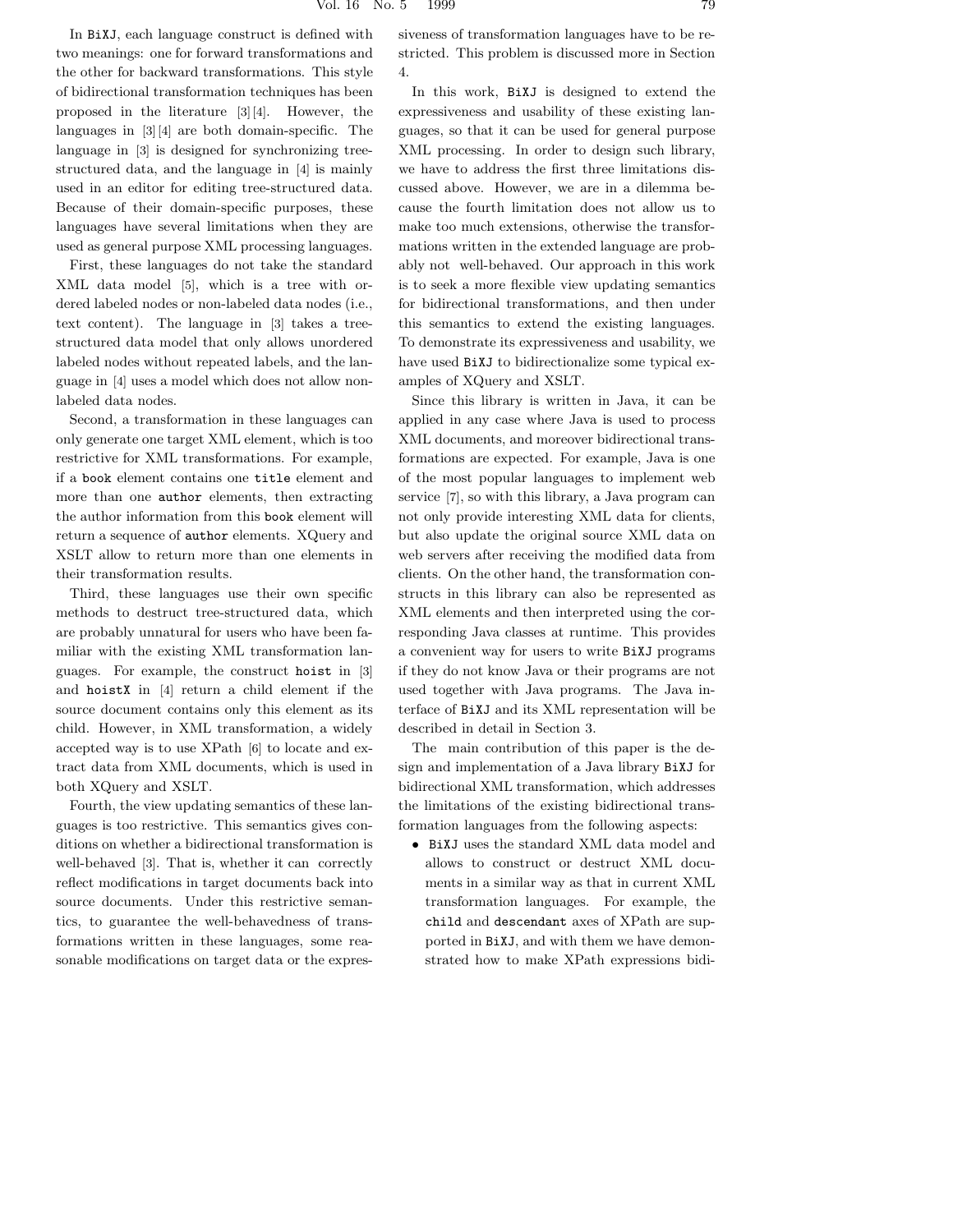rectional.

- We define a more flexible semantics of bidirectional transformations, which underlies the well-behavedness of BiXJ transformations without restricting its expressiveness and reasonable modifications on target documents.
- The transformations written in BiXJ can be updated after backward execution because some modifications on target documents should be reflected back into transformations rather than into source documents.
- BiXJ provides flexible ways to write transformations, i.e., in Java class or in XML format, and it is expressive enough to bidirectionalize typical use cases of XQuery and XSLT.

The remainder of this paper is organized as follows. Section 2 gives a practical scenario of using the bidirectional XML transformation. Section 3 overviews the library BiXJ. Section 4 discusses some issues in designing BiXJ. Section 5 describes the transformations in the library in detail. Section 6 gives examples of bidirectionalizing typical XQuery and XSLT transformations. Section 7 discusses the related work and Section 8 concludes the paper and gives the future work.

## **2 Bidirectional Transformation in Use**

Consider the following XML fragment, which contains some book information. The top element, tagged by books, contains three child book elements. Each book element contains the child elements title, author, year and publisher. <books>

```
<book>
    <title>Computer Programming</title>
    <author>Tom</author><year>2003</year>
    <publisher>Now Century</publisher>
  </book>
  <book>
    <title>Data Structure</title>
    <author>Peter</author><year>2005</year>
    <publisher>Great Press</publsher>
  </book>
  <book>
    <title>Computer Graphecs</title>
    <author>Tom</author><year>1999</year>
    <publisher>ACM Press</publisher>
  </book>
</books>
```
Suppose that this XML is stored on a web server. The web service on this server allows authors to select the books they wrote for checking and correcting error information, or ordinary customers to request the information of their interesting books. For the request from authors, the server performs forward transformations and returns elements with the tag mybooks, while for the request of ordinary customers it generates elements tagged by interestingbooks.

For example, when the author Tom wants the title and publisher information of his books, the server should transform the above source document into the following one:

```
<mybooks>
  <book>
    <title>Computer Programming</title>
    <publisher>Now Century</publisher>
  </book>
  <book>
    <title>Computer Graphecs</title>
    <publisher>ACM Press</publisher>
  </book>
</mybooks>
```
Unfortunately, Tom finds several errors in the above document: "Now" in the publisher element of the first book should be "New" , and "Graphecs" in the title element of the second book should be "Graphics". After correcting these errors, Tom sends this changed document back to the server and the server will perform a backward transformation to update the source document.

Later, a customer asks the server to list the title, author and publisher information of the books published before the year 2000. Then, after a forward transformation, the server answers with the following XML data:

```
<mybooks>
  <book>
    <title>Computer Graphics</title>
   <author>Tom</author>
   <publisher>ACM Press</publisher>
  </book>
</mybooks>
```
Note that this document contains the correct book title now. This scenario is depicted in Figure 1.

#### **3 Overview of BiXJ**

Our library is built on JDOM [8], which provides an easy way to process XML document in Java. The class Element in JDOM abstracts the elements in XML documents and operations on them. In this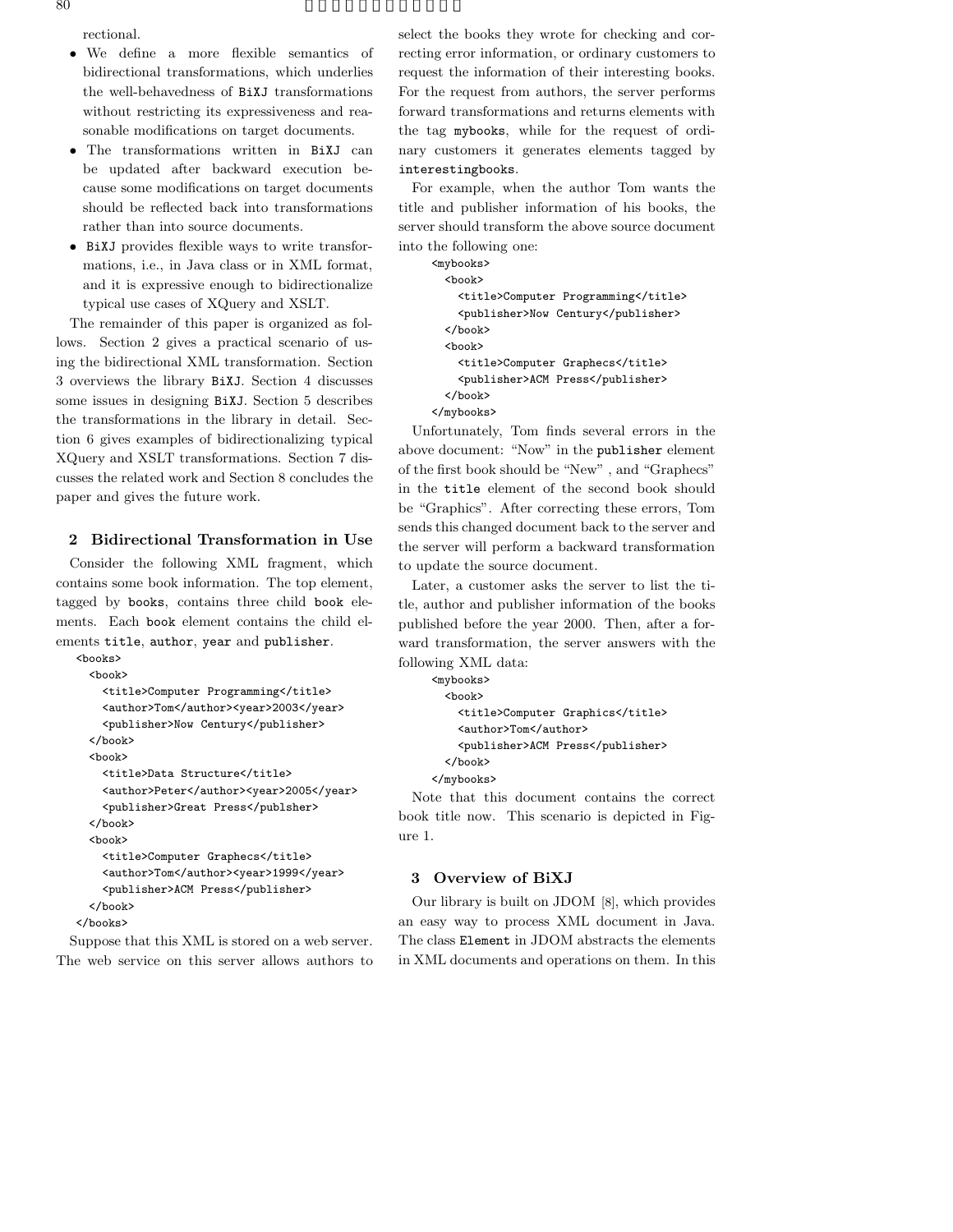

## **Fig. 1 A Scenario of Bidirectional Transformation**

work, we refine the class Element into three subclasses SrcElement, TgtElement and CodeElement to help users to understand the roles of elements in transformation. The first two subclasses correspond to the source and target elements, respectively, and the third subclass will be introduced later.

The interface of BiXJ transformation is defined as in Figure 2. In this interface, the methods tranForward and tranBackward perform the forward and backward transformations, respectively. However, unlike the corresponding *get* and *put* in [3], these two methods take lists of elements as their source and target data. In XML transformation, it is more interesting that the target data is a list, but when we compose two transformations, the first transformation may return a list of elements, and the second takes this list as its input, so the source data in these methods is also given a list type.

The method dump is specific to this library. For a runtime object of type XAction, this method returns an XML fragment of type CodeElement that represents this transformation object. In BiXJ, transformations can be updated during backward executions, where the state of transformation objects (i.e. some fields) are changed. The dump method is used to output the updated transformations to users. In Section 5, we will see some constructs in BiXJ that update transformations in backward executions, such as XConst. In addition, the class CodeElement has the method used to interpret a code element as a transformation object during runtime.

We provide two ways to represent BiXJ transformation in Java class or by code element. Our design purpose is that Java class will be used by Java programmers when writing Java programs to implement bidirectional XML transformations, and code element will be used by users who do not know Java or their applications are not Java applications. We can imagine the following interesting applications for the second representation:

- Code elements can be used as the intermediate code when translating the expressions of high level transformation languages into bidirectional transformations in BiXJ. The XML representation is more compact, so the translation result is more readable. In the examples of Section 6, code elements are used to describe the typical transformations of XQuery and XSLT.
- Code elements provide a means of modifying transformation objects at runtime. After dumping a transformation object into a code element, this element will be processed like an ordinary XML element, and then it can be interpreted as a new transformation object again. This technique can help implement selfadjusting transformations. As we will see, the implementation of xmap uses this technique to update its argument transformation.
- Code elements can be incorporated into XML documents to construct Programmable Structured Documents (PSD) [9]. For example, suppose that there is a book document containing a child element for the table of contents and more than one child elements for chapters, and the table of contents consists of all chapter titles. In the PSD framework, we do not need to write the title elements in the table of contents explicitly, instead we can write an expression as the content of the table of contents to compute these titles from the chapters. In this example, we can use code elements of BiXJ to write this expression, and when the titles in the table of contents are changed, the corresponding titles in chapters can also be updated, which is more flexible than writing this expression in Haskell [10].
- Code elements can be used as a kind of mobile code. For example, in a cluster of web servers, a runtime transformation object in one server can be dumped and moved to other machine, and then interpreted and run again.

All classes in BiXJ are summarized in Figure 4, where *x* denotes a transformation object, and *c* is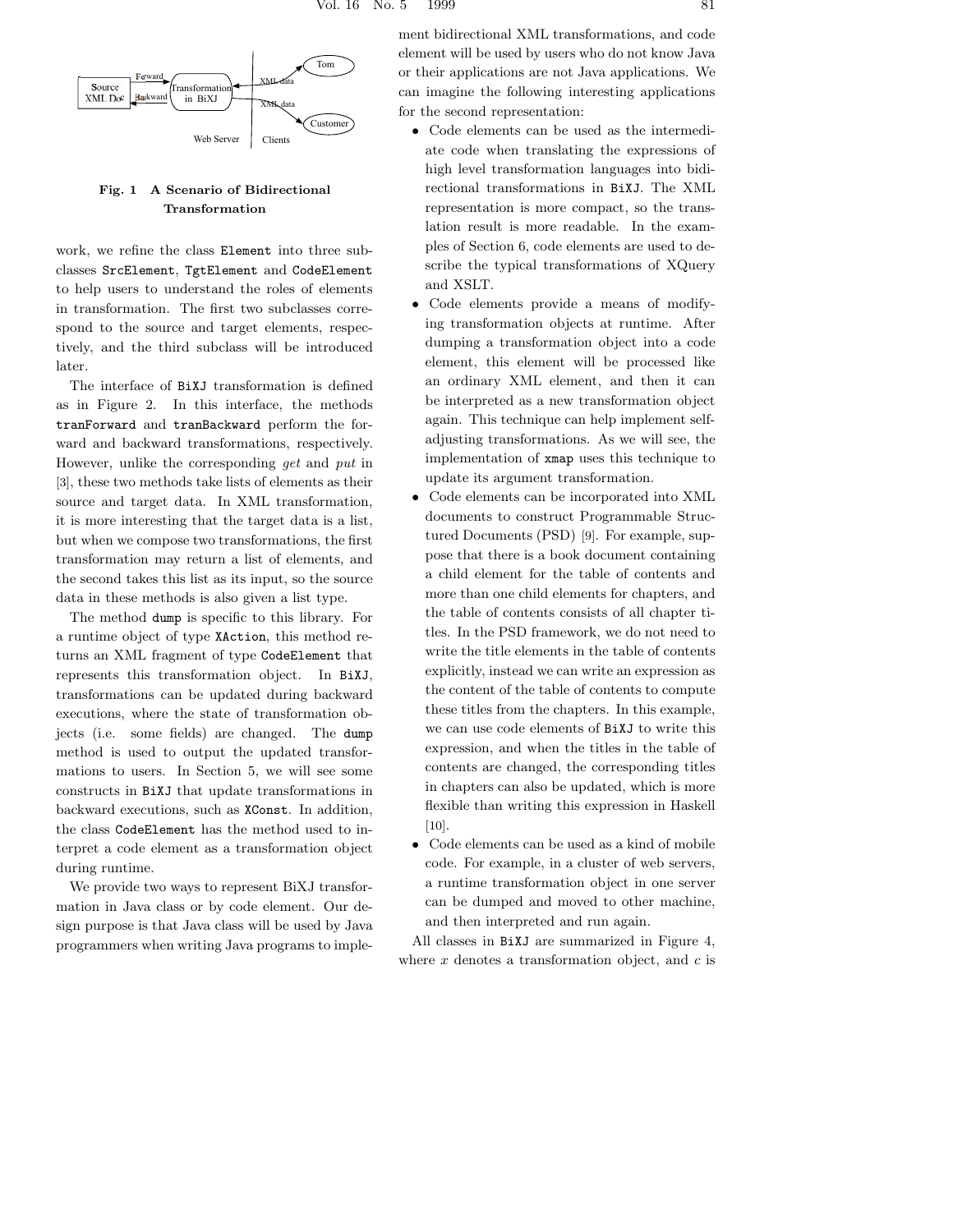```
public interface XAction{
    public List<TgtElement> tranForward(List<SrcElement> sd);
    public List<SrcElement> tranBackward(List<SrcElement> sd, List<TgtElement> td);
    public CodeElement dump();
  }
```
#### **Fig. 2 The Java Interface of BiXJ**

```
<xseq>
  <xchildrennm>book</xchildrennm>
  <xmap>
    <xif>
      <xequals><path>1<path>
        <value>Tom</value>
      <xequals>
      <xid /><xhide />
    \langle xif \rangle</xmap>
  <xmap>
    <xseq>
      <xdistribute>2</xdistribute>
      <xnewroot>book</xnewroot>
      <xzip>
        <xchildrennm>title</xchildrennm>
        <xchildrennm>publisher</xchildrennm>
      </xzip>
    </xseq>
  </xmap>
  <xnewroot>mybooks</xnewroot>
</xseq>
```
#### **Fig. 3 The Transformation for Tom**

its corresponding code element; *pred* represents an object for conditions and *cpred* is its XML representation. The formal definitions of these classes will be given in Section 5. With code elements, the transformation for Tom in last section is given in Figure 3. The element xequals represents a predicate, which tests (in this case) whether the author under book element is Tom. Its parameter <path>1</path> indicates that the content of the second child element in the source document is tested.

#### **4 Design Issues**

Any transformation in BiXJ can be executed in two directions: forward or backward. For forward transformations, we care about the expressiveness of BiXJ, while for backward transformations, we need to concern its view updating semantics, which is to determine whether a backward transformation correctly reflects modifications in target documents back into source documents. In this section, we discuss the view updating semantics for bidirectional transformations in BiXJ, and in next section, we will give its detailed definition.

#### **4. 1 View Updating Semantics**

In [3], the well-behavedness of bidirectional transformations is guaranteed by two properties: the first one, characterized by the GETPUT law, says the backward transformation of an unchanged target document should not change the source document, that is, a well-behaved bidirectional transformation is side-effect free; the second one, characterized by the PUTGET law, says the transformation of an updated source document should get the same modified target documents, that is, a wellbehaved bidirectional transformation should reflect all modifications in the target document into the source document.

However, the second property is found restrictive for BiXJ. In what follows, we first characterize the first property in BiXJ transformations and then discuss the reasons why the second property is restrictive.

With methods tranForward and tranBackward, the property of side-effect free can be stated as follows, which is the GETPUT law in [3]:

 $x.\texttt{tranBackward}(sd, x.\texttt{tranForward}(sd)) = sd$ where *sd* is the source data, and *x* is a transformation object having interface XAction. This formula means, if we transform *sd* into the target data, and then transform it back immediately, then the obtained source document should still be *sd*.

The property stated by PUTGET law in [3] can be described as follows in our work:

 $x$ .tranForward $(x$ .tranBackward $(sd, td)$ ) =  $td$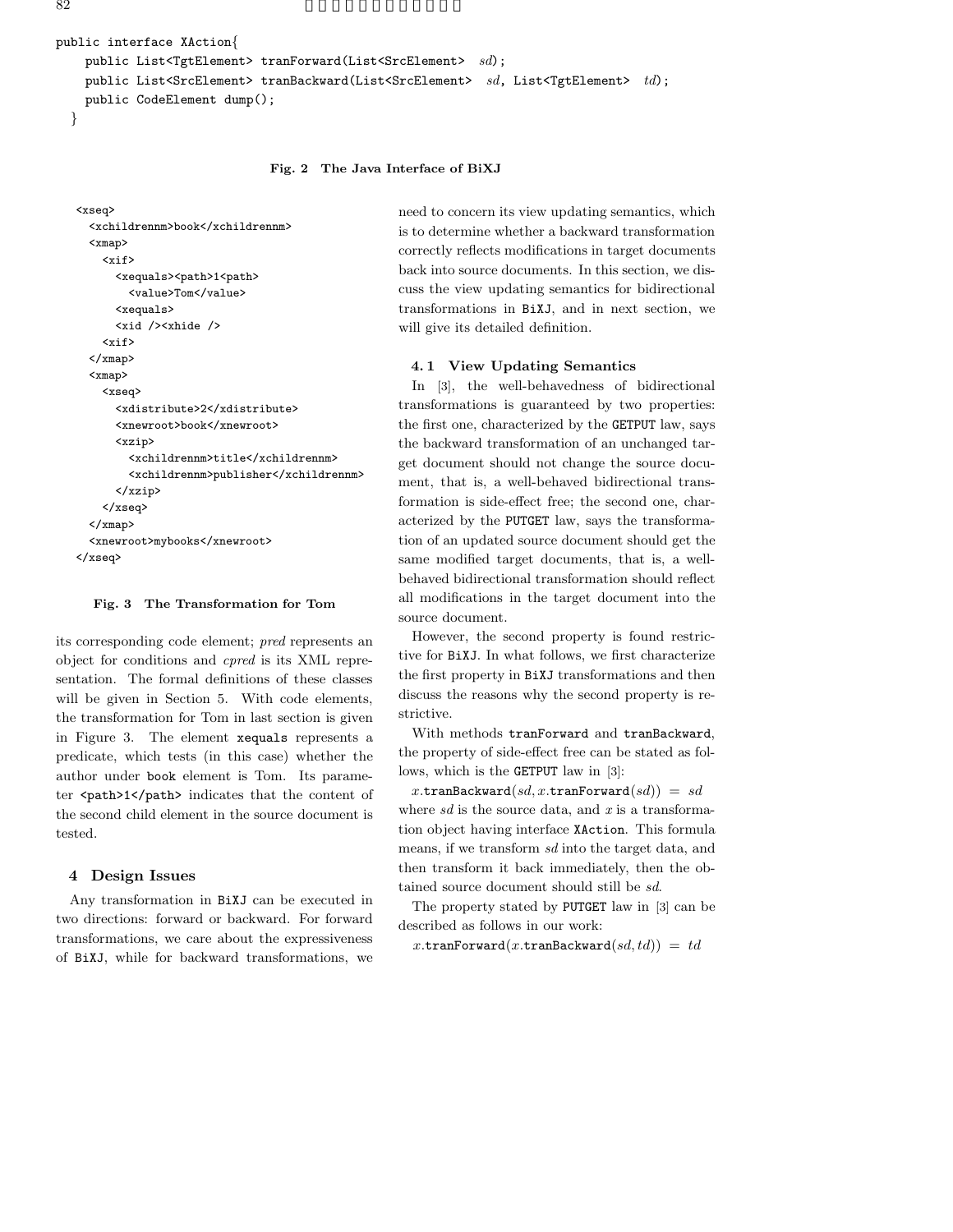| Class Constructors              | Code Element                                                               | Description (Forward Meaning)                                                                          |
|---------------------------------|----------------------------------------------------------------------------|--------------------------------------------------------------------------------------------------------|
| $XSeq([x_1,\ldots,x_n])$        | $\langle x \text{seq} \rangle c_1 \ldots c_n \langle x \text{seq} \rangle$ | Applies $x_1, \ldots, x_n$ sequentially.                                                               |
| XMap(x')                        | $<$ xmap> $c'$                                                             | Applies $x'$ to each element in the source data.                                                       |
| $X\text{Zip}([x_1,\ldots,x_n])$ | $\langle xzip2c_1 \ldots c_n \langle xzip2 \rangle$                        | Applies $x_1, \ldots, x_n$ to the corresponding child of<br>the source data, which must be an element. |
| $XIf(pred, x_1, x_2)$           | $\langle \text{xi} \rangle$ $\langle \text{cos} \rangle$                   | Applies $x_1$ to the source data if this data<br>satisfies $pred$ , otherwise applies $x_2$ .          |
| XID()                           | $\langle xid \rangle$                                                      | Identity transformation.                                                                               |
| $XConst$ ( $elmobj$ )           | $<$ xconst>elm                                                             | Constant transformation with $elmobj$ as its result.                                                   |
| XHide()                         | $\langle$ xhide $\rangle$                                                  | Returns the empty value ().                                                                            |
| $X$ ModifyName $(nm)$           | $\leq$ xmodifyname> $nm$                                                   | Modifies the tag of the source element to $nm$ .                                                       |
|                                 |                                                                            |                                                                                                        |
| XNewRoot(nm)                    | $\langle$ xnewroot>nm                                                      | Makes the source data as the content of a node<br>with tag $nm$ .                                      |
| XDistribute(n)                  | $\forall x$ distribute $>n$                                                | Makes $n$ copies of the source element.                                                                |
|                                 |                                                                            |                                                                                                        |
| XChildren()                     | $\zeta$ children $\zeta$                                                   | Returns all child elements of the source element.                                                      |
| XDescendant()                   | $\langle x$ descendant $\langle x \rangle$                                 | Returns all descendant elements of<br>the source element.                                              |
| XChildrenNm(nm)                 | $\langle x$ childrennm $\rangle$ nm                                        | Returns all child elements with name $nm$                                                              |
|                                 |                                                                            | in the source element.                                                                                 |
| XActionNFun()                   |                                                                            | Used as the parent class for all non-invertible<br>transformations.                                    |
|                                 |                                                                            | $\mathbf{r}$ . The set of $\mathbf{r}$                                                                 |

**Fig. 4 Classes in BiXJ**

where *sd* is the source data and *td* is the target data obtained by modifying the original target data generated by *x.*tranForward(*sd*). However, such property is too restrictive. We will give four cases where this property is violated.

The first case is relevant to conditional transformations, such as xif in Figure 3. For the example in Section 2, if Tom modifies all his names in the target data into his full name "Tom Bill", then the forward transformation *x.*tranForward will produce nothing from the updated source data because there is no book with the author "Tom". Hence, the above property is violated, though the modifications have been correctly reflected into *sd*.

The second case is that sometimes the modifications on target documents should be reflected back into the transformations rather than into the source documents. Still using the example in Section 2, if Tom changes the tag mybooks in the target data into Books-of-Tom, the source data should be kept unchanged. Rather, the transformation, *<* xnewroot *>*mybooks*< /*xnewroot *>*, in Figure 3 should be updated as *<*xnewroot*>*Books-of-Tom*< /*xnewroot*>*, so that Tom can see his modifications really take place when he does forward transformation again.

In the third case, the violation is caused by data dependency in the target data, which has been recognized in [4]. For example, if an element in a source document is duplicated in the target document, then these two replicas are mutually dependent, and only modifying one replica will cause the PUTGET law violated. However, the proposed laws in that work, PUTGETPUT and GETPUTGET, is not strong enough to guarantee that all reasonable modifications can be reflected back into the source data in a well-behaved transformation.

The fourth case is relevant to non-inverftible functions. For example, suppose there is a transformation that sums two integers in source data in the forward direction and keeps the source data unchanged in the backward direction. In this case, changing the sum in the target data will violate the PUTGET law since this modification is abandoned in the backward transformation.

A way of solving the above problems is to restrict possible modifications on target documents or exclude those problematic language constructs. For example, the string "Tom", the tag mybooks and the sum in the above examples are not allowed to change and the duplication operation (i.e., xdistribute in BiXJ and Dup in [4] ) should be ex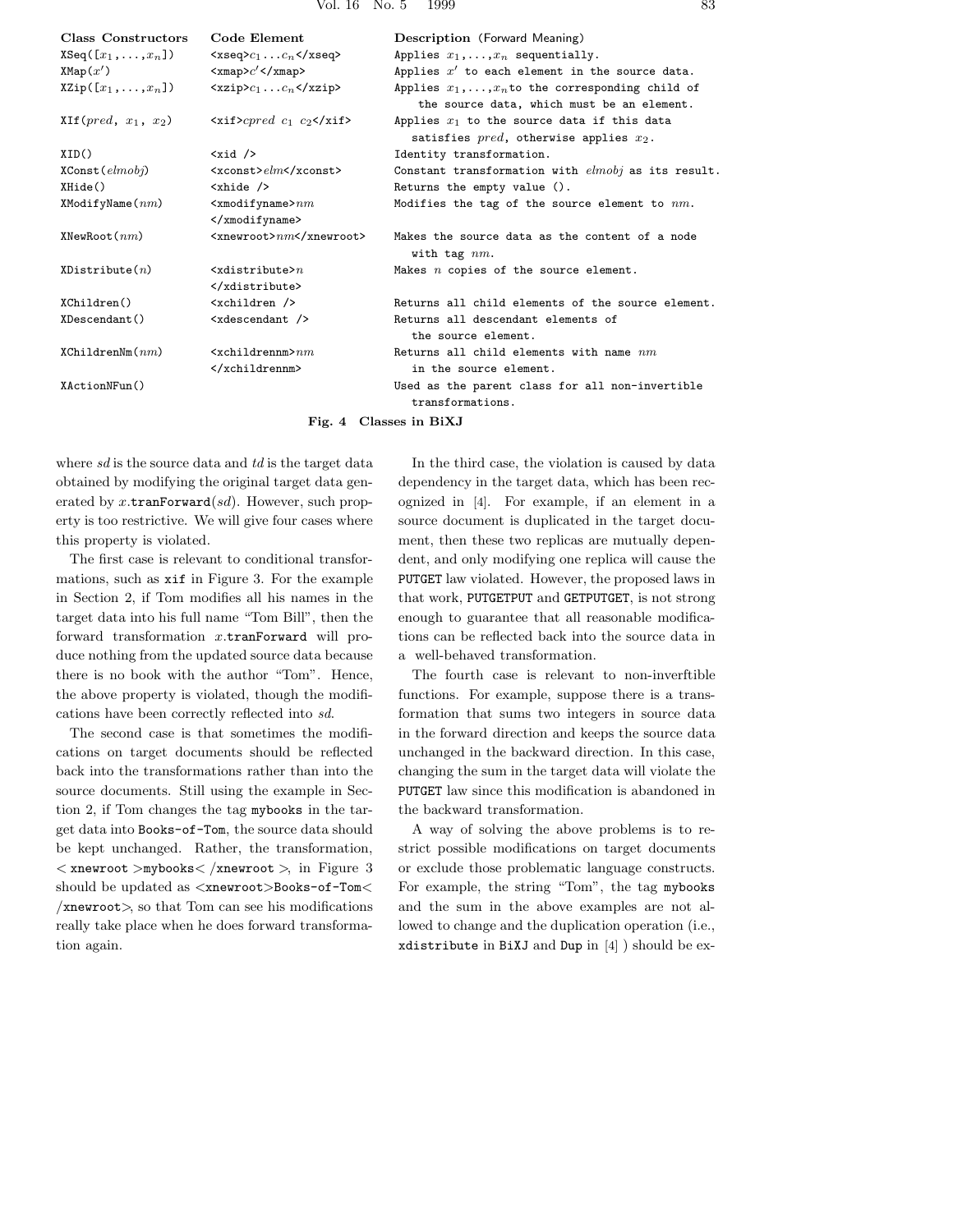cluded. Obviously, this approach is too restrictive.

In our new view updating semantic, we still restrict modifications, but we only restrict modifications on the result of non-invertible functions, such as sum of two integers. The definition of our view updating semantics depends on the differences between two documents with the same structure, such as the differences between the original source document and the corresponding updated source document. The differences between two documents are represented as a multiset of pairs, and each pair includes two different text strings, which are either tag names or text contents. A pair represents a modification, that is, its first component is changed to the second one. We write diff(*od*,*md*) for the differences between the original document *od* and its modified document *md*. For the example in Section 2, suppose *sd* is the original source document on the web server and *sd*- is the updated source document. Then  $diff(sd, sd')$ ={("Now Century", "New Century"), ("Computer Graphecs","Computer Graphics")}. Since transformations in BiXJ can be represented as XML documents, the differences between two documents can also be applied to two transformations.

The view updating semantics in this work is defined as follows: Suppose *sd* is a source document, *x* a transformation object having interface XAction, *td* a target document of *sd* transformed by *x* (i.e.,  $x.\texttt{tranForward}(sd) = td$ , and  $td'$  is obtained by modifying *td* and the modified data does not include the results of non-invertible functions. Then the transformation *x* is well-behaved if the following condition holds:

 $\texttt{diff}(sd, sd') \cup \texttt{diff}(c, c') = \texttt{diff}(td, td')$ 

where  $sd' = x.\text{tranBackward}(sd, td'), x'$  is *x* with its state updated by the backward transformation, and *c* and *c'* are the XML representations of *x* and *x*- , respectively.

A sharp reader may argue that if there are conflict modifications in  $td'$ , the above equation will not hold because not all modifications can be reflected back successfully. For the example in Section 2, there are two books written by Tom in the target data, and if Tom changes the tag mybooks in his first book into Books-of-Tom, and that in his second book into Tom-Book, then these two modifications cause conflict when updating the parameter of xnewroot and one of the modifications has to be abandoned. Note that the above equation depends on the normal terminated execution of tranBackward. In BiXJ, some runtime technique helps solve this problem. If there are conflict modifications on target data, the execution of tranBackward will be aborted due to exceptions raised in xdistribute or xmap. It can be checked that the above equation holds for all BiXJ transformations.

## **5 The Implementation of BiXJ**

In this section, we will give the detailed definition of BiXJ transformations listed in Figure 4. The transformations in BiXJ can be divided into two kinds: basic transformations and transformation combinators. Some other interesting transformations can be derived from these basic transformations and transformation combinators. As examples of derived transformations, we will demonstrate how to make XPath expressions bidirectional.

The syntax of XML elements is defined below, where the ending tags of elements are omitted and their contents are put into brackets to save space.

*element* ::= *<tag>* [*element, ..., element*] | *<tag>* [*string*] | () *tag* ::= *string*

Note that () is a special element, and in implementation, it is just a *null* element reference. We will use *x* for denoting a transformation object, *sd*, *td* or *d* for a sequence of elements, and *e* for a single element.

#### **5. 1 Basic Transformations**

A basic transformation generally performs one particular operation on source documents, such as the constant transformation or the transformation returning the child elements of source data. XID: Let  $x = new XID()$ .

> *x.*tranForward(*sd*) = *sd x.*tranBackward(*sd, td*) = *td*

XID is the identity transformation, which always keeps the source and the target data identical. XConst: Let  $x = new XConst(e)$ .

> $x.\texttt{tranForward}(sd) = e$  $x.\mathtt{tranBackward}(sd, e') \quad = \quad sd$

In this transformation, the state of the object *x*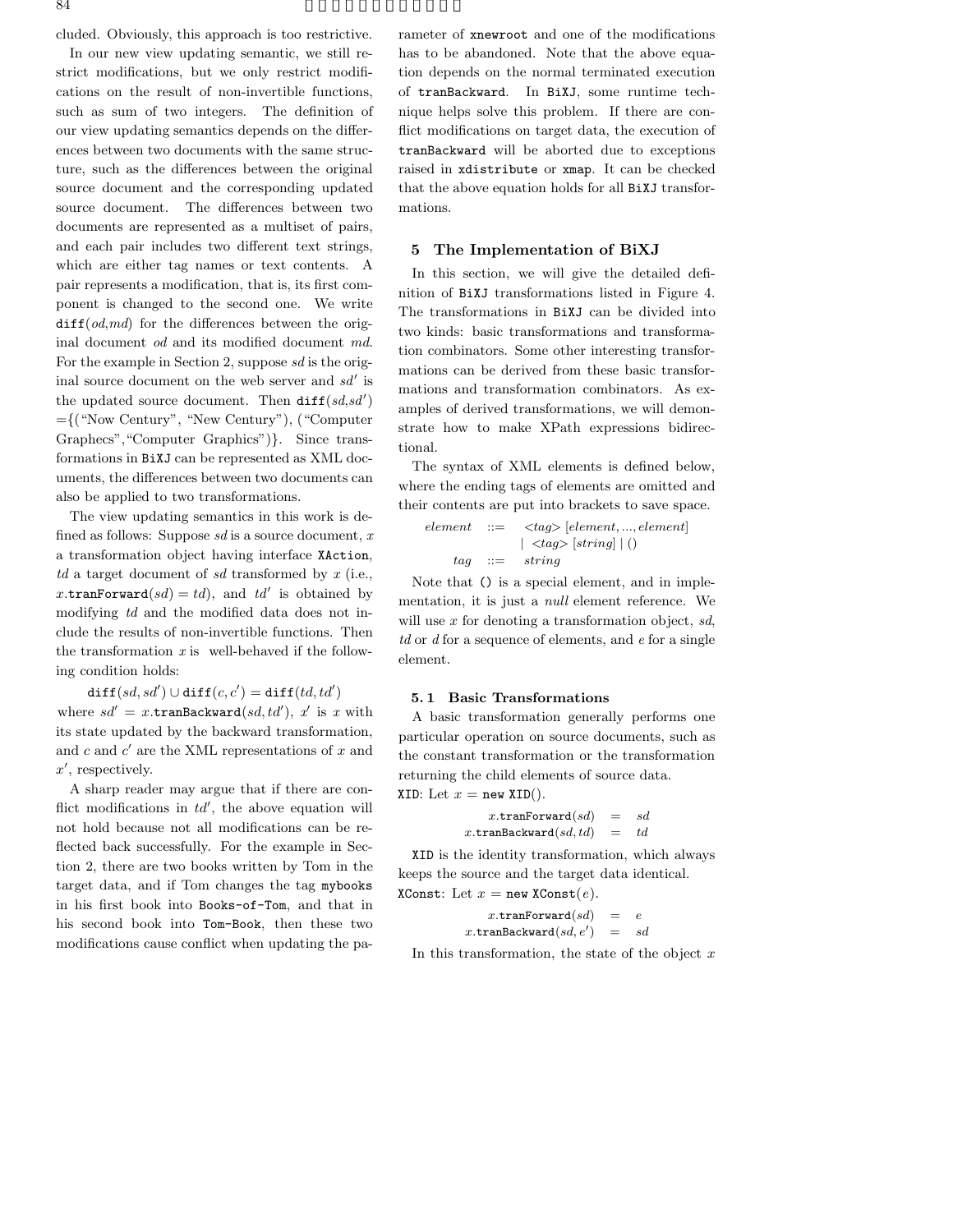is changed with its parameter *e* replaced by *e*<sup>'</sup> after a backward execution. This effect is implicit in this definition, but it can be observed when we use the method dump to output  $x$  in its XML format. When this updated *x* is used to perform a forward transformation, the target data will be  $e'$  rather than  $e$ . In this transformation and some following transformations, the element *e* should be understood as a singleton list [*e*]. We omit the brackets for brevity. XHide: Let  $x = new$  XHide().

$$
x.\mathtt{tranForward}(sd) = ()\\ x.\mathtt{tranBackward}(sd,()) = sd
$$

This transformation is to hide the source data, so its target data is the empty value ().

XModifyName: Let  $x =$  new XModifyName $(nm)$  and  $e = \langle taq \rangle [d].$ 

 $x.\text{tranForward}(e) = \langle nm \rangle [d]$  $x.\mathtt{tranBackward}(e, <\!\!nm'\!\!>\!\![d'\!]$  $) = \langle tag \rangle [d']$ 

After backward execution, the state of *x* is changed with its parameter *nm* replaced by *nm* and the contents of the source data is also updated. This transformation takes a single element as its source data. It can be passed to the transformation combinator XMap to transform an element list. XNewRoot: Let  $x = new$  XNewRoot $(nm)$ .

$$
x.\texttt{tranForward}(sd) = \langle nm \rangle [sd]
$$
  

$$
x.\texttt{tranBackward}(sd, \langle nm' \rangle [sd']) = sd'
$$

This transformation puts a new root tag *nm* onto the source data in the forward transformation, and after the backward transformation, beside updating the source data, the state of *x* is also changed with its parameter *nm* replaced by  $nm'$ .

XDistribute: Let  $x = new$  XDistribute(*n*), where *n* is a natural number.

$$
x.\text{tranForward}(e) = [e, ..., e]
$$
  
\n
$$
(n \text{ copies of } e)
$$
  
\n
$$
x.\text{tranBackward}(e, td') = \text{merge}(e, td')
$$
  
\nwhere  
\n
$$
td' = [e'_1, ..., e'_n]
$$

In this definition, merge is an auxiliary function, which returns an updated source data by combining all modifications on all copies of the source data. If several copies contain different modifications at the same place, then these are conflict modifications. In this case, merge will raise an exception and the transformation is aborted. XDistribute is more general than Dup in [4], which is used to maintain data dependency relation in target documents.

Moreover, by using merge function, XDistribute allows to update source data in a batch style rather than the interactive style adopted by Dup, so it is suitable for updating XML document in a network environment.

XChildren: Let  $x = new$  XChildren() and  $e =$  $\langle$ *tag* > [*e*<sub>1</sub>*, .., e*<sub>*n*</sub>] .

 $x.\texttt{tranForward}(e) = [e_1, ..., e_n]$  $x.\texttt{tranBackward}(e,[e'_1,..,e'_n]) = \langle tag \rangle [e'_1,..,e'_n]$ 

This transformation corresponds to the child axis in XPath. We will bidirectionalize XPath expressions using this transformation and some transformation combinators later. We also implement another commonly used axis, the descendant axis, in the class XDescendant.

## **5. 2 Transformation Combinators**

Transformation combinators are used to build new transformations from already defined transformations.

XSeq: Let  $x = \text{new XSeq}([x_1, ..., x_n]).$ 

 $x.\text{tranForward}(d_0) = d_n$  $x.\texttt{tranBackward}(d_0, d'_n) = d'_0$ where  $d_i$  =  $x_i$ .tranForward $(d_{i-1})$ <br> *i* =  $x_i$ .tranBackward $(d_{i-1})$  $d_i'$  $x_i - 1$  =  $x_i$ *,*tranBackward $(d_{i-1}, d'_i)$  $(1 \leq i \leq n)$ 

XSeq takes a list of transformation objects as its argument. These argument transformations are applied sequentially in transformation. Note that the transformation *x* is updated if some of its argument transformations are updated during backward transformations.

```
XMap: Let x = \text{new } \text{XMap}(x') and sd = [e_1, ..., e_n].x.tranForward(sd) = td
         x.\mathtt{tranBackward}(sd, td') = [e'_1\{e'_1, ..., e'_n\}where
                  td = td_1 + \cdots + td_ntd_i = x'.\texttt{tranForward}(e_i)(td'_1, ..., td'_n) = \text{split}(td', [|td_1|, ... |td_n|])e-

                    x' = x'.\texttt{tranBackward}(e_i, td'_i)(1 \le i \le n)
```
In this definition, the operator  $+$  is to concatenate two lists. In the backward transformation, the target data  $td'$  is divided into  $n$  sublists using the operator split, and the *i*th sublist has length  $|td_i|$ . Updating transformation itself is a bit complex for this transformation. Suppose that after backward transformation of  $td'_{i}$  ( $1 \leq i \leq n$ ), the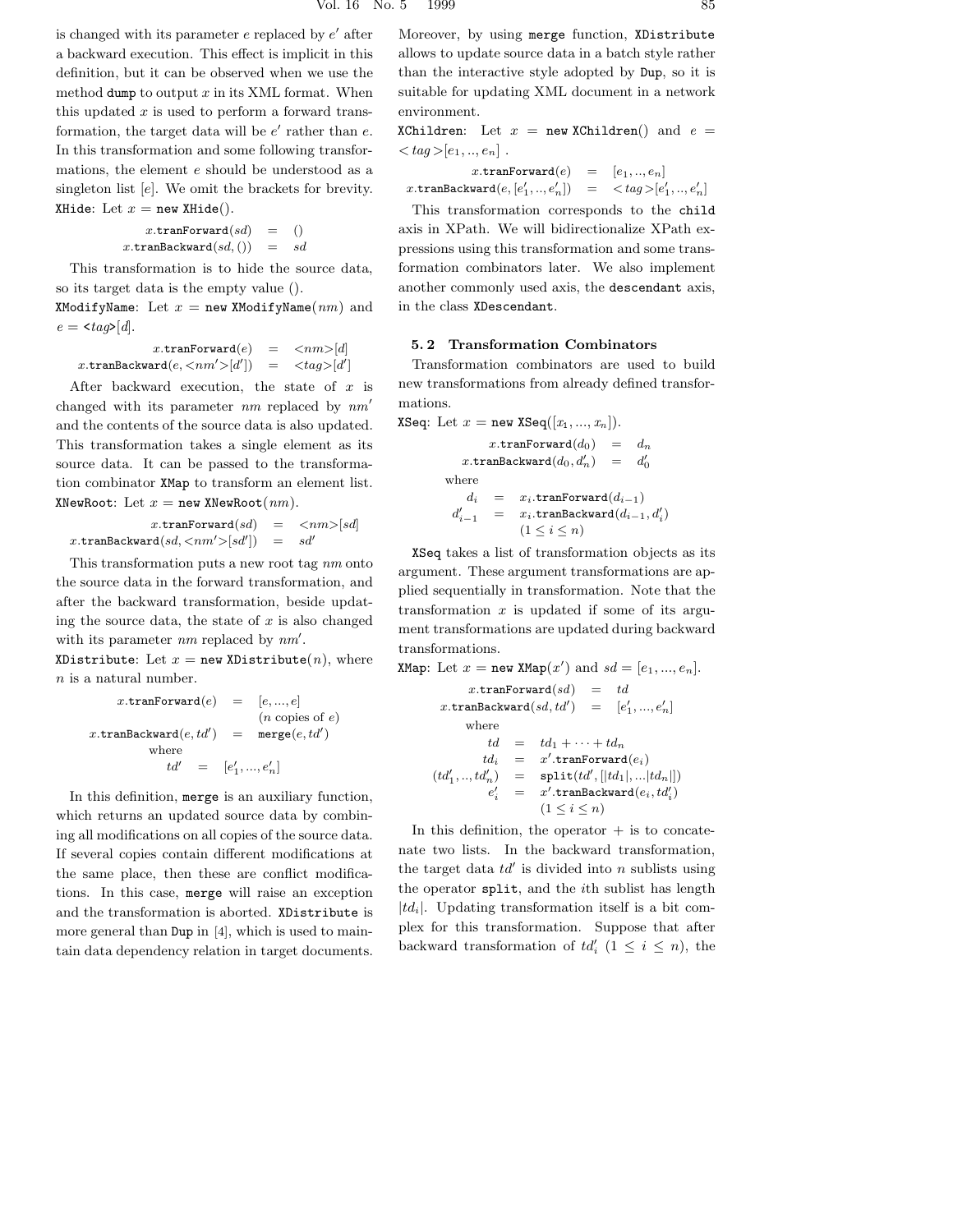86  $\overline{\phantom{a}}$ 

transformation object  $x'$  is updated to  $x'_i$ . Then, we can generate a new transformation element by using  $\texttt{merge}(c', [c'_1, ..., c'_n]),$  where  $c'$  and  $c'_i$  are the XML representations of  $x'$  and  $x'_i$ , respectively. This transformation element will be interpreted as a transformation object, and then used to replace the old object x'. Note that if merge raises an exception due to conflicts, the transformation will be aborted.

XZip: Let  $x = \text{new XZip}([x_1, ..., x_n])$  and  $e =$  $\langle \textit{tag} \geq [e_1, ..., e_n].$ 

 $x.\text{tranForward}(e) = \langle tag \rangle[td]$  $x.\texttt{tranBackward}(e, d') = \langle tag' \rangle[e'_1, ..., e'_n]$ where  $td = td_1 + \cdots + td_n$  $td_i = x_i$ **.tranForward** $(e_i)$  $\langle$  *tag* $\rangle$   $>$   $\lceil t d' \rceil$  $\begin{array}{cccc} \n\end{array}$  =  $d'$  $(td'_1, \ldots, td'_n)$  $n'_n$  =  $\text{split}(td', [|td_1|, ... |td_n|])$ *e*-  $\mathcal{L}'_i = x_i$ .tranBackward $(e_i, td'_i)$  $(1 \leq i \leq n)$ 

The actual implementation of XZip is more flexible than this definition. It allows the argument transformations of XZip and the contents of the source data *e* to have different length. If the former is longer, then the extra tail of the argument transformations are ignored; if the latter is longer, then the extra contents are processed by identity transformations.

XIf: Let  $x = new$  XIf( $pred, x_1, x_2$ ).  $x.\texttt{tranForward}(sd) = x_1.\texttt{tranForward}(sd)$ if *pred.*qualify(*sd*)  $= x_2$ .tranForward(*sd*) otherwise  $x.\text{tranBackward}(sd, td) = x_1.\text{tranBackward}(sd, td)$ if *pred.*qualify(*sd*) = *x*2*.*tranBackward(*sd, td*)

otherwise

In this definition, *pred* is an object with interface XPredicate, which has a method qualify to judge whether the source data element satisfies some conditions. We have implemented several commonly used predicates, such as XTrue, XLessThan, XGreaterThan, XEquals, XHasChild and XWithTag, and three predicate operators XAnd, XOr and XNot. The meaning of each predicate is obvious. For example, XWithTag(*nm*) is to judge whether the source data is an element with the tag *nm*.

#### **5. 3 Bidirectional XPath**

There are some transformations that need not to be defined primitively. Rather, they can be defined with the existing transformations. We give two examples in this section.

 $XChildrenNm: Let  $x = new XChildrenNm(nm)$ .$ 

|                                 | x.tranForward $(e)$ = $tran$ .tranForward $(e)$                                                                                     |
|---------------------------------|-------------------------------------------------------------------------------------------------------------------------------------|
|                                 | x.tranBackward $(e, td)$ = $tran$ .tranBackward $(e, td)$                                                                           |
| where                           |                                                                                                                                     |
|                                 | $tran = new XSeq( x_1, x_2 )$                                                                                                       |
|                                 | $x_1 = new$ XChildren()                                                                                                             |
|                                 | $x_2 =$ new XMap $(x_3)$                                                                                                            |
|                                 | $x_3 = \text{new }\text{XIf}(pred, x_4, x_5)$                                                                                       |
|                                 | $x_4 =$ new XID()                                                                                                                   |
|                                 | $x_5 =$ new XHide()                                                                                                                 |
|                                 | $pred = new XWithTag(nm)$                                                                                                           |
| the contract of the contract of | $\mathbf{1}$ . $\mathbf{1}$ $\mathbf{1}$ $\mathbf{1}$ $\mathbf{1}$ $\mathbf{1}$ $\mathbf{1}$ $\mathbf{1}$ $\mathbf{1}$ $\mathbf{1}$ |

This transformation corresponds to the XPath step child::*nm*.

 $XPathStep: Let x = new XPathStep(nm, pred).$  $x.\texttt{tranForward}(e) = tran.\texttt{tranForward}(e)$  $x.\texttt{tranBackward}(e, td) = tran.\texttt{tranBackward}(e, td)$ where  $tran = new XSeq([x_1, x_2])$  $x_1 =$  new XChildrenNm $(nm)$  $x_2 =$  new XMap $(x_3)$  $x_3$  = new XIf( $pred, x_4, x_5$ )  $x_4$  = new XID()  $x_5 =$  new XHide()

This transformation corresponds to the XPath step child::*nm*[*pred*]. It can be represented as follows in XML format:

## <xpathstep>

<name>*nm*<name> *pred*

</xpathstep>

With this transformation, the XPath expression  $\mu/m_1[pred_1]/... / nm_n[pred_n]$  is encoded as the following bidirectional transformation:

<xseq>

```
<xmap>
    <xpathstep>
      <name>nm1<name> pred1
    </xpathstep>
  </xmap>
  ...
  <xmap>
    <xpathstep>
      \langlename>nm_n\langlename>pred_n</xpathstep>
  </xmap>
<xseq>
```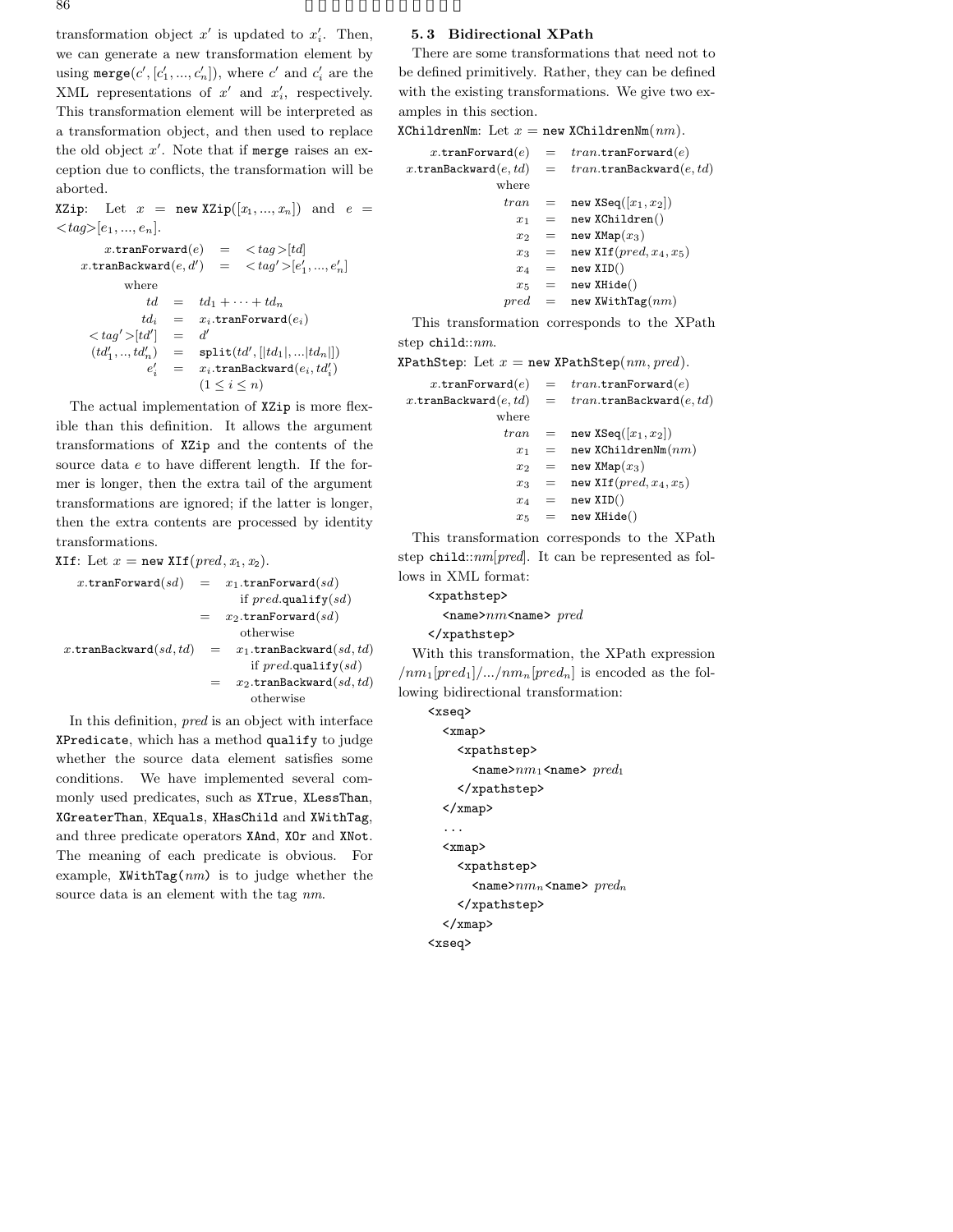```
\langlelib>
  <name>TU Lib</name>
  <shelf>
    <category>Engineering</category>
    <cabinet>
      <hook><title>Data Structure</title>
        <author>Tom</author>
        <price>33</price>
        <year>2004</year>
        <publisher>
          <name>TU Press</name>
          <addr>US</addr>
        </publisher>
      </book>
      ......
    </cabinet>
    ......
  </shelf>
  <shelf>
    <category>Science</category>
    .......
  </shelf>
</lib>
```
#### **Fig. 5 A Source XML Document**

## **5. 4 Degraded Bidirectional Transformation**

BiXJ does not support modifications on the target data generated by non-invertible functions. That is, users should not modify these data, and even if they make some modifications, these modifications will not be reflected back. In BiXJ, we provide an abstract class XActionNFun for implementing non-invertible functions, which has implemented a trivial backward transformation by just returning the original source data. Hence, when implementing a non-invertible function, we just need to define a subclass of XActionNFun and implement this function in the forward transformation method.

In addition to implementing non-invertible functions, the abstract class XActionNFun can also be used to incorporate other existing XML transformation Java code into the bidirectional transformation framework if we do not care the backward transformations of these code.

#### **6 Bidirectionalizing XQuery and XSLT**

In order to test the expressiveness and the usability of the bidirectional transformations intro-

```
<Books-of-Tom>{
 for $l in doc("lib.xml")/lib return
   for $s in $l/shelf[category="Engineering"]
   return
      for $c in $s/cabinet return
        for $b in $c/book
          where $b/author ="Tom" and $b/price<50
          return
            <book>{
              $b/title,
              $b/price,
              <press>
                {$b/publisher/name/text()}
              </press>
            }</book>
}</Books-of-Tom>
```
#### **Fig. 6 An XQuery Expression**

duced above, we use them to bidirectionalize some typical examples in XQuery and XSLT, which are both popular and widely used XML processing languages.

All examples in this section use an XML file "lib.xml" as the source document, which is partially listed in Figure 5. For this document, we assume that users are interesting in the engineering books written by Tom with a price less than 50 dollar.

## **6. 1 Bidirectionalization of XQuery Expression**

The structure of XQuery expressions generally takes the FLWR form. The interesting book information for users can be obtained by using the XQuery expression in Figure 6, which involves for, where and return expressions. This expression generates an element with the tag Books-of-Tom, which contains a list of book elements. And each book element has three child elements: title, price and press. The press element contains the publisher name.

The BiXJ script in Figure 7 implements the same transformation as the above XQuery expression. The whole script consists of a sequence of transformations wrapped by xseq. A simple way of writing this script is to finish this task step by step, that is, by adding a new transformation to the end of the existing script and looking at the transformation result, and then repeating this procedure until the expected result is obtained. However, it seems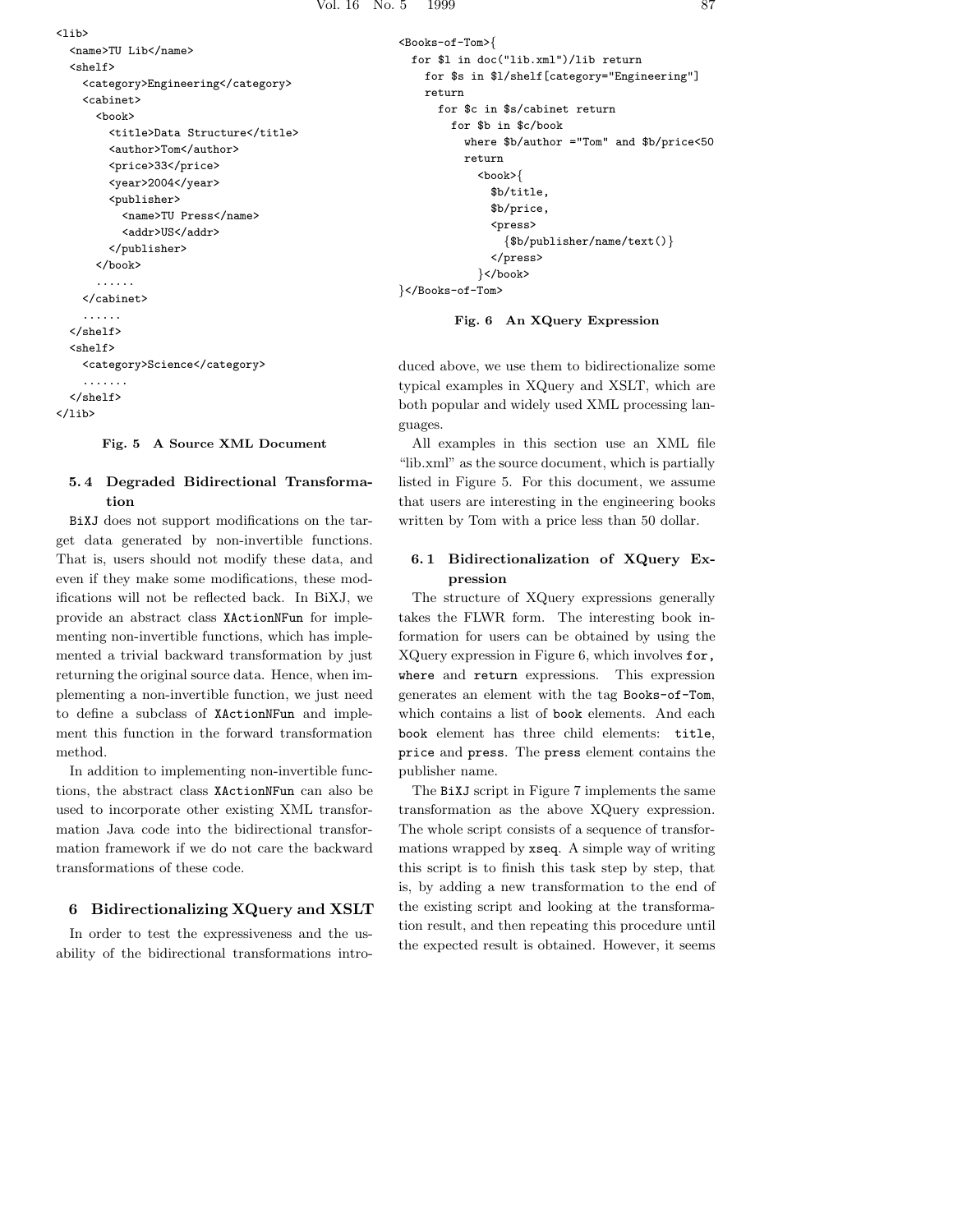88  $\overline{\phantom{a}}$ 

<xseq> <xnewroot>Books-of-Tom</xnewroot> <xzip> <xseq> <xchildrennm>shelf</xchildrennm> <xmap>  $\langle xif \rangle$ <xequals> <path>0</path> <value>Engineering</value> </xequals> <xid/> <xhide/>  $\langle xif \rangle$ </xmap> <xmap> <xchildrennm>cabinet</xchildrennm> </xmap> <xmap> <xchildrennm>book</xchildrennm> </xmap> <xmap> <xif> <xand> <xequals> <path>1</path><value>Tom</value> </xequals> <xlessthan> <path>2</path><value>50</value> </xlessthan> </xand> <xid/><xhide/>  $\langle xif \rangle$ </xmap> <xmap> <xseq> <xdistribute>3</xdistribute> <xnewroot>book</xnewroot> <xzip> <xchildrennm>title</xchildrennm> <xchildrennm>price</xchildrennm> <xseq> <xchildrennm>publisher</xchildrennm> <xchildrennm>name</xchildrennm> <xmodifyname>press</xmodifyname> </xseq> </xzip> </xseq> </xmap> </xseq> </xzip> </xseq>

**Fig. 7 Bidirectionalization of XQuery Expression**

<xseq> <xnewroot>html</xnewroot> <xzip> <xseq> <xdistribute>2</xdistribute> <xzip> <xconst> <title>Books-of-Tom</title> </xconst> <xseq> <xnewroot>body</xnewroot> <xzip> <xseq> <xnewroot>table</xnewroot> <xzip> <xseq> <xdistribute>2</xdistribute> <xzip> <xconst> <tr> <th>title</th> <th>price</th> <th>press</th>  $\langle$ /tr> </xconst> <xseq>*x*<sup>1</sup> *x*2</xseq> </xzip> </xseq> </xzip> </xseq> </xzip> </xseq> </xzip> </xseq> </xzip> </xseq>

## **Fig. 9 Bidirectionalization of XSLT Expression**

a tedious task. In the future, we would like to develop algorithms to translate the programs of high level XML processing languages into BiXJ code. In the following, we informally introduce some experiences learned when writing such script.

The XQuery expression in Figure 6 consists of two kinds of subexpressions: one is used to construct the target element and the other is to destruct the source element.

The first kind of expressions includes three element constructors for Books-of-Tom, book and press elements. They are encoded according to the following principle: If the source data already contains the content expected by a constructor, then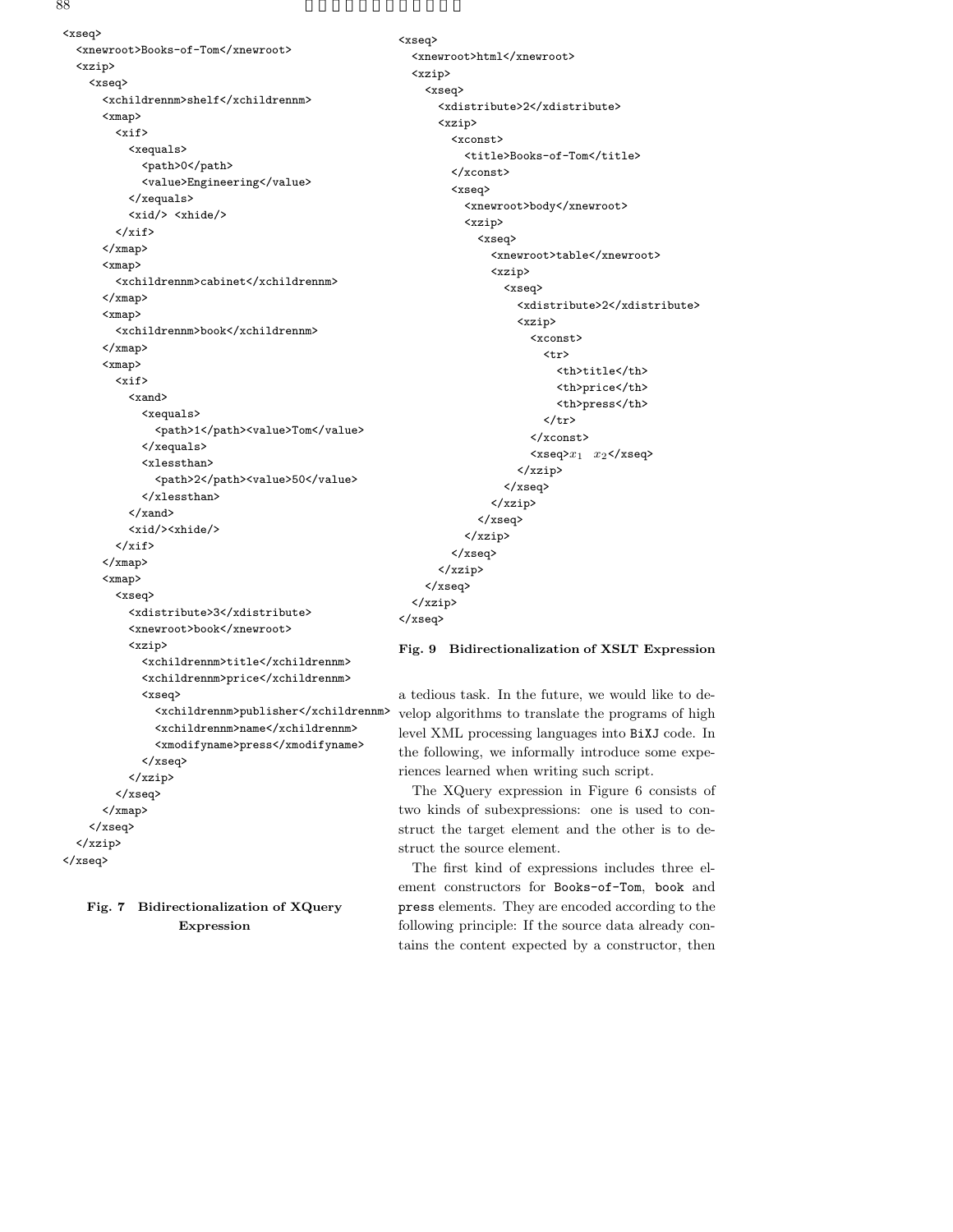```
<xsl:stylesheet xmlns:xsl=...>
  <xsl:template match="/">
    <html><title>Books-of-Tom</title>
      <body>
        <table>
          \langle \text{tr} \rangle<th>title</th>
            <th>price</th>
            <th>press</th>
          \langle/tr>
          <xsl:apply-templates />
        </table>
      </body>
    </html>
  </xsl:template>
  <xsl:template match="/lib">
    <xsl:apply-templates select="shelf[category = 'Engineering']"/>
                                                        <xsl:template match="shelf">
                                                          <xsl:apply-templates select="cabinet"/>
                                                        </xsl:template>
                                                        <xsl:template match="cabinet">
                                                          <xsl:apply-templates
                                                            select="book[author = 'Tom' and price < 50]"/>
                                                        </xsl:template>
                                                        <xsl:template match="book">
                                                          \langletr>
                                                            <td><xsl:value-of select="title"/></td>
                                                            <td><xsl:value-of select="price"/></td>
                                                            <td><xsl:value-of select="publisher/name"/></td>
                                                          \langle/tr>
                                                        </xsl:template>
                                                      </xsl:stylesheet>
```

```
</xsl:template>
```
## **Fig. 8 An XSLT Expression**

we just modify the name of the source data with the element name specified in the constructor, otherwise we encode this constructor in the following form:

#### <xnewroot>*element name*</newroot>

#### <xzip>*code for constructing content*</xzip>

In Figure 7, the constructor for press element is encoded by simply modifying the name of the source data to press, and the other two constructors are encoded using the above form.

The second kind of expressions includes XPath expressions. An XPath expression is a sequence of path steps, and each step consists of an axis, a node test and a qualifier. To encode the child axis and name node test, the transformation xchildrennm is used, probably with the help of xmap to process an element list. The transformation xmap plays the similar role as the for clause in XQuery. The qualifier in an XPath step, such as category = ''Engineeering'', is encoded by an xif following the corresponding axis and node test. As a comparison, in the next section, the XPath expression in XSLT is encoded in the derived transformation xpathstep.

#### **6. 2 Bidirectionalization of XSLT**

The style sheet of XSLT generally is made up of a list of templates, which are connected by apply-templates. The style sheet in Figure 8 generates the same interesting book information as the above XQuery expression. This style sheet includes five templates and transforms the data of interest into an HTML file.

The BiXJ code in Figure 9 implements the same transformation as the above XSLT style sheet. The code is divided into three parts for readability. The code in Figure 9 corresponds to the first template in Figure 8; the code  $x_1$  in Figure 10 extracts the interesting books from the source document, corresponding to the second, third and fourth templates; the code  $x_2$  in Figure 11 does the same thing as the last template, which is to construct table rows.

The bidirectionalizing procedure starts with the top template. When meeting with an apply-templates in a template, we put here the bidirectionalizing result of the applied template. For each template, we almost follow the same rules as used in bidirectionalizing XQuery expressions. The exception is that if an element constructor contains constant content, that is, it does not contain content computed by apply-templates, then we use xconst to construct this element directly. For example, the code for constructing the title element in Figure 9 belongs to this case.

#### **7 Related Work**

The BiXJ in this work takes a similar technical style as the bidirectional languages in [3][4]. As dis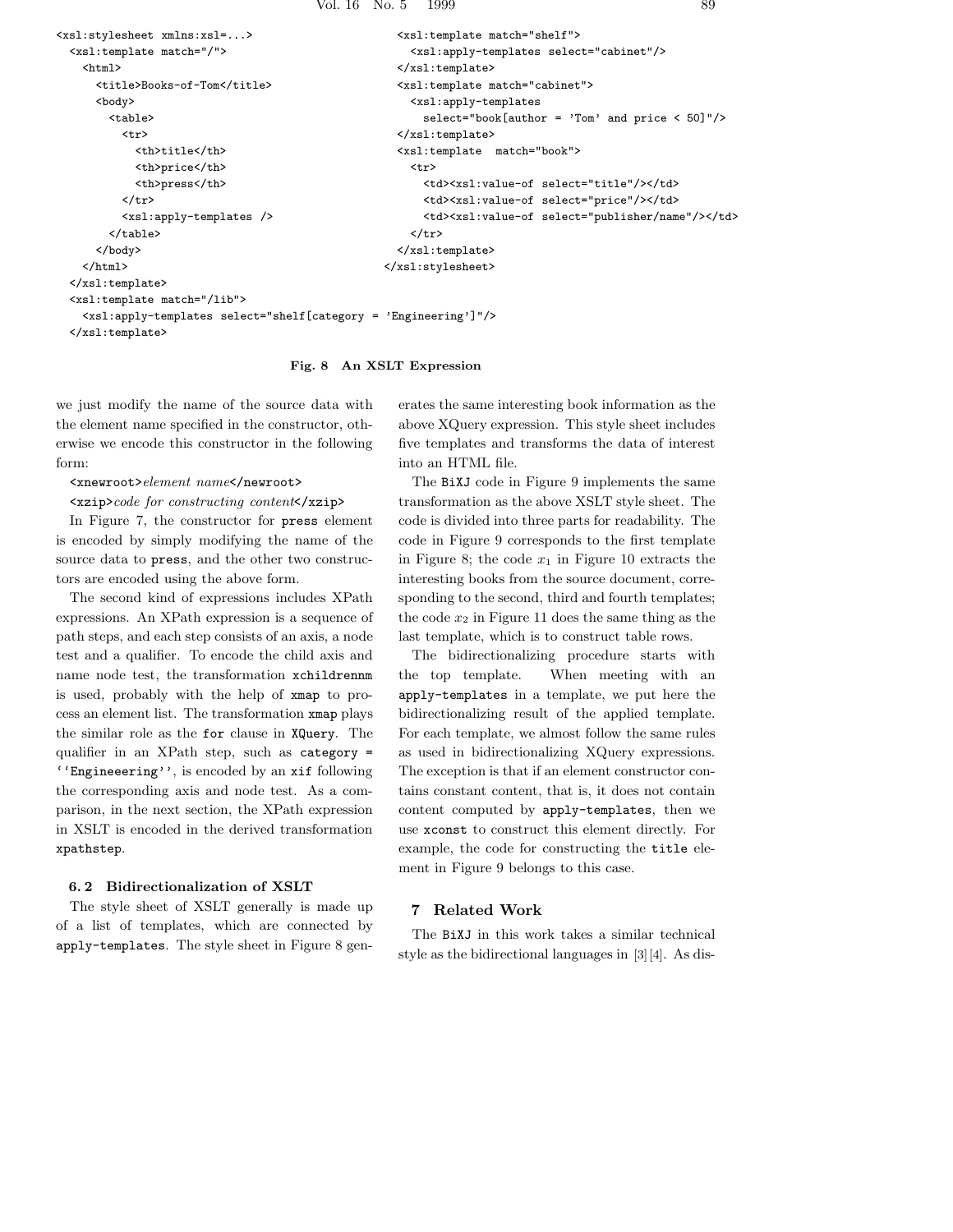$90$ 

```
<xmap>
  <xpathstep>
    <name>shelf</name>
    <xequals>
      <path>0</path>
      <value>Engineering</value>
    </xequals>
  </xpathstep>
</xmap>
<xmap>
  <xpathstep>
    <name>cabinet</name>
    <xtrue />
  </xpathstep>
</xmap>
<xmap>
  <xpathstep>
    <name>book</name>
    <xand>
      <xequals>
        <path>1</path><value>Tom</value>
      </xequals>
      <xlessthan>
        <path>2</path><value>50</value>
      </xlessthan>
    </xand>
  </xpathstep>
</xmap>
```
**Fig. 10 The** BiXJ **Code** *x*<sup>1</sup>

cussed in Section 1, they have several limitations to be used as general XML transformation languages. In this work, BiXJ has addressed their limitations and is used for general purpose XML processing.

In the database area, there is also some work to do XQuery updating. For example, the work in [11] transforms updates on query tree into SQL updates, and then uses the database technology to update the database. Obviously, this technique is not suitable for updating native XML repositories. In addition, it cannot be used to update the view defined by XSLT, either.

The work [12] studies the problem of bidirectionalizing HaXML [13] and shows that any transformation in HaXML can be compiled into a bidirectional transformation. In work [14], the authors give an injective language Inv to implement view updating, and due to injectivity, so each program is invertible. However, they are still not used in general purpose XML processing. For example, they do not support bidirectional XPath.

```
<xmap>
 <xseq>
    <xnewroot>tr</xnewroot>
    <xzip>
      <xseq>
        <xdistribute>3</xdistribute>
        <xzip>
          <xseq>
            <xchildrennm>title</xchildrennm>
            <xmodifyname>td</xmodifyname>
          </xseq>
          <xseq>
            <xchildrennm>price</xchildrennm>
            <xmodifyname>td</xmodifyname>
          </xseq>
          <xseq>
            <xchildrennm>publisher</xchildrennm>
            <xchildrennm>name</xchildrennm>
            <xmodifyname>td</xmodifyname>
          </xseq>
        </xzip>
      </xseq>
    </xzip>
  </xseq>
</xmap>
```
**Fig. 11 The** BiXJ **Code** *x*<sup>2</sup>

#### **8 Conclusion**

In this paper, we solve the problem of view updating for general purpose XML processing. The proposed solution is a Java library BiXJ for bidirectional XML transformation. By this library, given a forward transformation, the backward transformation can be obtained for free. Hence, no extra efforts or separate mechanisms are needed for users to update source documents after target documents are modified. We have demonstrated the expressiveness and usability of BiXJ by bidirectionalizing the typical examples of two popular XML processing languages XQuery and XSLT.

In the future, we will develop algorithms that can translate XLST or XQuery expressions into the code of BiXJ automatically.

## **9 Acknowledgment**

Thanks to the PSD project members in the University of Tokyo for stimulating discussion on this work. This work is partially supported by Comprehensive Development of e-Society Foundation Software Program of the Ministry of Education, Cul